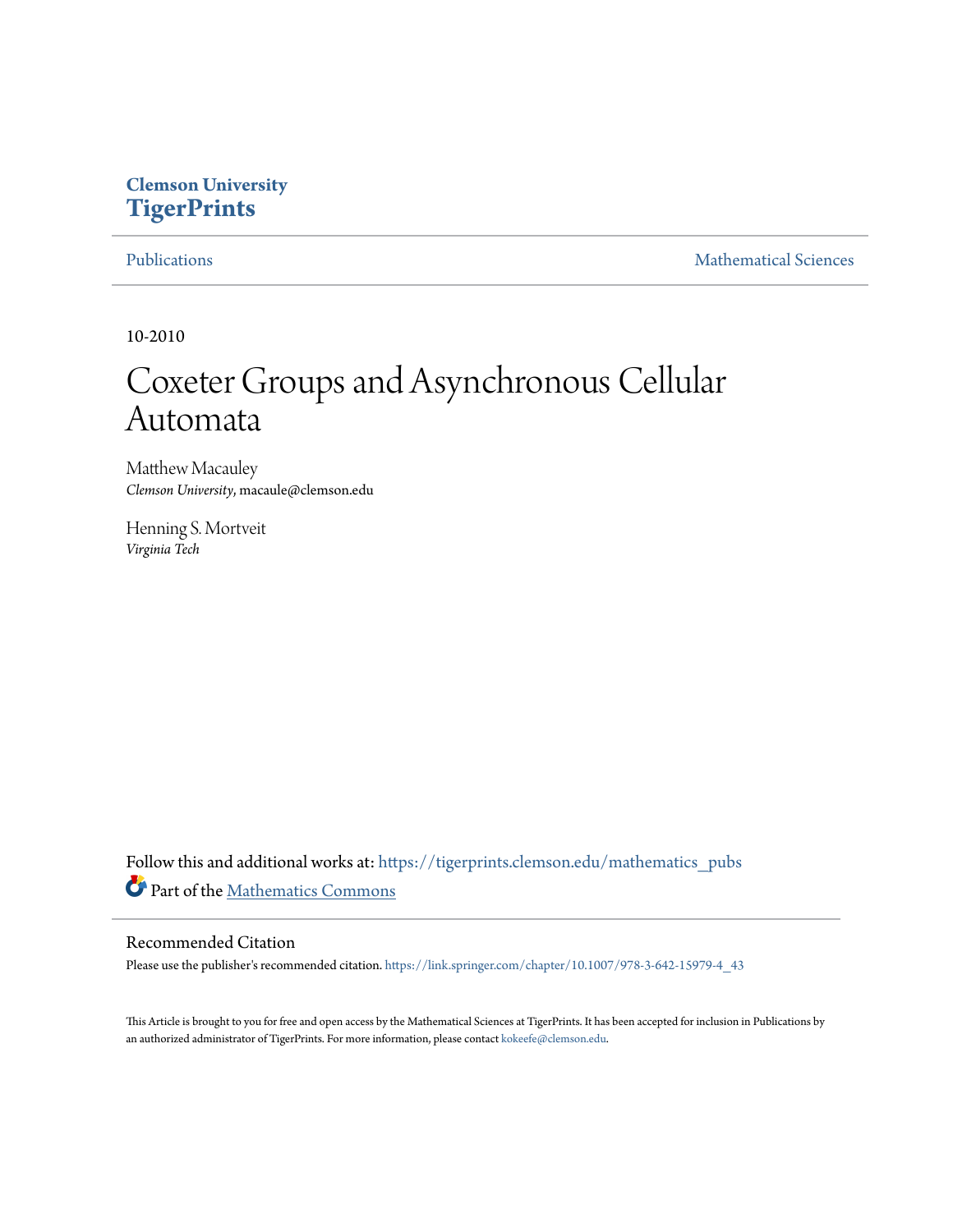# Coxeter Groups and Asynchronous Cellular Automata

Matthew Macauley<sup>\*</sup> and Henning S. Mortveit<sup>\*\*</sup>

Abstract. The dynamics group of an asynchronous cellular automaton (ACA) relates properties of its long term dynamics to the structure of Coxeter groups. The key mathematical feature connecting these diverse fields is involutions. Group-theoretic results in the latter domain may lead to insight about the dynamics in the former, and vice-versa. In this article, we highlight some central themes and common structures, and discuss novel approaches to some open and open-ended problems. We introduce the state automaton of an ACA, and show how the root automaton of a Coxeter group is essentially part of the state automaton of a related ACA.

Key words: Asynchronous cellular automaton, Coxeter group, dynamics group, sequential dynamical system

#### 1 Introduction

An asynchronous cellular automaton (ACA) is defined in the same manner as a classical cellular automaton (CA) in all aspects except the evaluation mechanism. As the name suggests, the maps associated to the vertices (or nodes) are applied synchronously for a CA, and asynchronously for an ACA. In general, there are many ways that one can apply maps asynchronously. For example, one may select a vertex at random according to some probability distribution, apply the corresponding map, and repeat this procedure. Alternatively, one may select a fixed permutation over the vertices and apply the maps in the sequence specified by this permutation. This permutation evaluation process would correspond to increasing the time by one unit, and would be applied repeatedly to generate the system dynamics. An important aspect of having a fixed permutation update sequence is that one obtains a dynamical system. This is not necessarily the case in the more general situation, such as when the individual states are updated at random.

The analysis of CAs and ACAs does not have the support that the study of ODEs has from established fields such as analysis and differential geometry. As such, a key goal of CA/ACA research is to make connections to existing mathematical theory. We will consider the class of  $\pi$ -independent ACAs – those whose periodic points (as a set) are independent of the permutation update sequence. While this may seem to be a rather exotic property, we have shown that

<sup>⋆</sup> Department of Mathematical Sciences, Clemson University.

<sup>\*\*</sup> Department of Mathematics and NDSSL/VBI, Virginia Tech.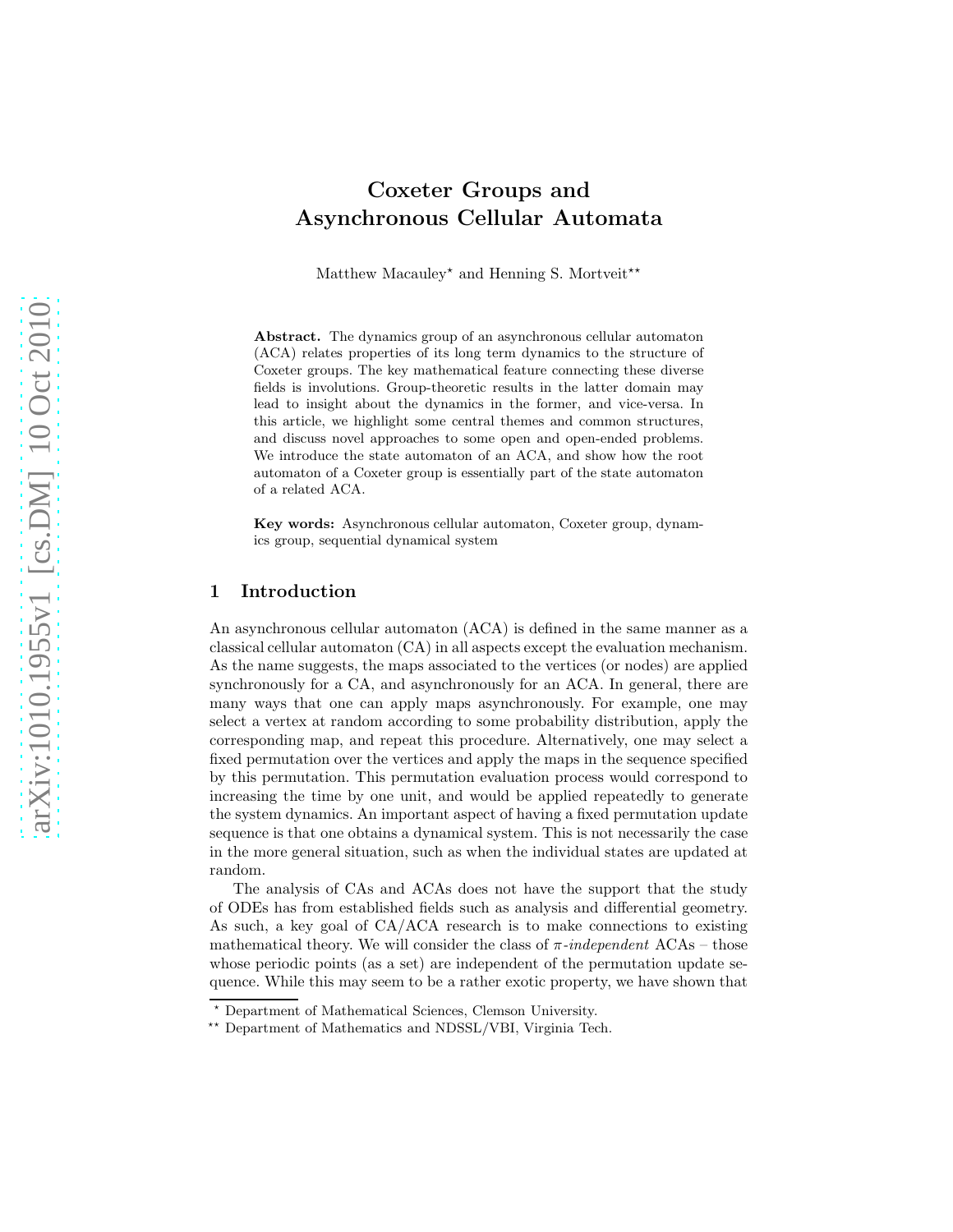roughly 40% of the elementary CA rules give rise to  $\pi$ -independent ACAs [8]. Given a  $\pi$ -independent ACA, one can define its *dynamics group*. This permutation group on the set of periodic points is a quotient of a Coxeter group, and it captures the possible long-term dynamics that one can generate by suitable choices of update sequence. Its structure can answer questions about the existence and non-existence of periodic orbits of given sizes.

In this paper, we will revisit the notions of Coxeter systems and sequential dynamical systems (SDSs). An SDS is a generalization of an ACA (assuming a fixed update sequence) where the underlying graph is arbitrary, and is not limited to being a regular lattice or circle (i.e., a one-dimensional torus). We will show how the word problem for Coxeter groups is related to functional equivalence of SDS maps. This forms the basis for our next result, on how conjugation of Coxeter elements corresponds to cycle equivalence of SDS maps, and additionally, how this extends from conjugacy classes to spectral classes. After defining dynamics groups and showing how they arise as quotients of Coxeter groups, we show how key features of mathematical objects in both the fields of SDSs and Coxeter groups are encoded by finite (or infinite) state automata. We illustrate this by explicit examples, and then close with a table summarizing these connections.

#### 2 Background

A Coxeter system is a pair  $(W, S)$  consisting of a group W generated by a set  $S = \{s_1, \ldots, s_n\}$  of involutions given by the following presentation

$$
W = \langle s_1, \ldots, s_n | s_i^2 = 1, (s_i s_j)^{m(s_i, s_j)} = 1 \rangle,
$$

where  $m(s_i, s_j) \geq 2$  for  $i \neq j$ . Let  $S^*$  be the free monoid over S, and for each integer  $m \geq 0$  and distinct generators  $s, t \in S$ , define

$$
\langle s,t\rangle_m = \underbrace{stst\cdots}_{m} \in S^*.
$$

The relation  $\langle s, t \rangle_{m(s,t)} = \langle t, s \rangle_{m(s,t)}$  is called a *braid relation*, and is additionally called a *short braid relation* if  $m(s,t) = 2$ . Note that s and t commute if and only if  $m(s, t) = 2$ . A Coxeter system can be described uniquely by its Coxeter *graph* Γ, which has vertex set  $V = \{1, \ldots, n\}$  and an edge  $\{i, j\}$  for each noncommuting pair of generators  $\{s_i, s_j\}$ , with edge label  $m(s_i, s_j)$ .

Switching to ACAs and SDSs, let  $\Gamma$  be an undirected graph (called the base graph or dependency graph) with vertex set  $V = \{1, \ldots, n\}$ . We equip each vertex i with a state  $x_i \in K$  where K is a set called the *state space*, and a vertex function  $f_i$  that maps (or updates)  $x_i(t)$  to  $x_i(t + 1)$  based on the states of its neighbors (itself included). Unless explicitly stated otherwise, we will assume that  $K = \mathbb{F}_2 = \{0, 1\}$ , which is the most commonly used state space in cellular automata research. If the vertex functions are applied asynchronously, it is convenient to encode  $f_i$  as a  $\Gamma$ -local function  $F_i: K^n \to K^n$  defined by

$$
F_i(x_1,\ldots,x_n)=(x_1,\ldots,x_{i-1},f_i(x_1,\ldots,x_n),x_{i+1},\ldots,x_n).
$$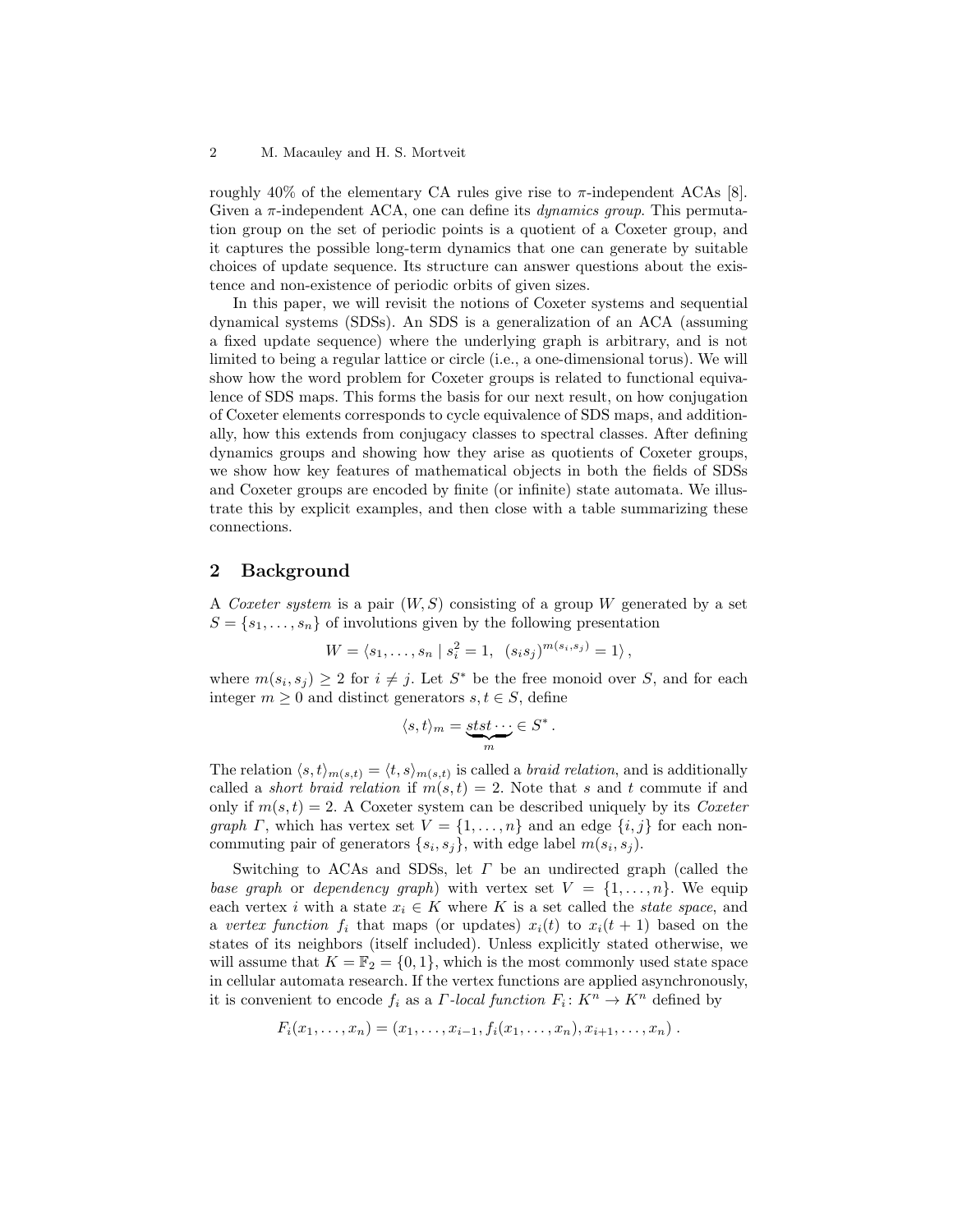If  $f_i$  does not depend on all n states, it may be convenient to omit the fictitious variables. Given a sequence of local functions and a word  $w = w_1w_2 \ldots w_m \in V^*$ called the *update sequence*, the SDS map  $F_w$  is the composition of the local functions in the order prescribed by  $w$ , i.e.,

$$
F_w: K^n \longrightarrow K^n, \qquad F_w = F_{w_m} \circ F_{w_{m-1}} \circ \cdots \circ F_{w_2} \circ F_{w_1}.
$$

SDSs represent a generalization of ACAs, which are usually defined over a regular grid, such as  $\mathbb{Z}$  or  $\mathbb{Z}_n$ . The following example illustrates some SDS concepts – see [14] for a more complete treatment.

Example 1. We take  $\Gamma = \text{Circ}_4$  as base graph (see Figure 1) and use  $K =$  ${0, 1}$  as the state space. Also, we take all vertex functions to be Boolean nor-functions given by nor:  $K^3 \rightarrow K$  where nor $(x, y, z)$  equals 1 if  $x = y =$  $z = 0$  and 0 otherwise. In this case we have, for example,  $F_1(x_1, x_2, x_3, x_4) =$  $(nor(x_4, x_1, x_2), x_2, x_3, x_4)$ . Using the update sequence  $\pi = 1234$ , we obtain

$$
F_1(0,0,0,0) = (1,0,0,0)
$$

$$
F_2 \circ F_1(0,0,0,0) = (1,0,0,0)
$$

$$
F_3 \circ F_2 \circ F_1(0,0,0,0) = (1,0,1,0)
$$

$$
F_4 \circ F_3 \circ F_2 \circ F_1(0,0,0,0) = (1,0,1,0),
$$

and thus  $F_{\pi}(0, 0, 0, 0) = (1, 0, 1, 0)$ . The phase space of the map  $F_{\pi}$  is the directed graph containing all global state transitions and is shown in Figure 1.



**Fig. 1.** The base graph  $\Gamma = \text{Circ}_4$  and the phase space of  $F_\pi$  from Example 1.

#### 3 The word problem

A fundamental question given any finitely presented group  $\langle S | R \rangle$ , is when do two words

$$
w = w_1 w_2 \cdots w_m
$$
, and  $w' = w'_1 w'_2 \cdots w'_k$ 

in  $S^*$  yield the same group element? This is the *word problem*, and it is in general undecidable. However, there are many classes of groups for which the word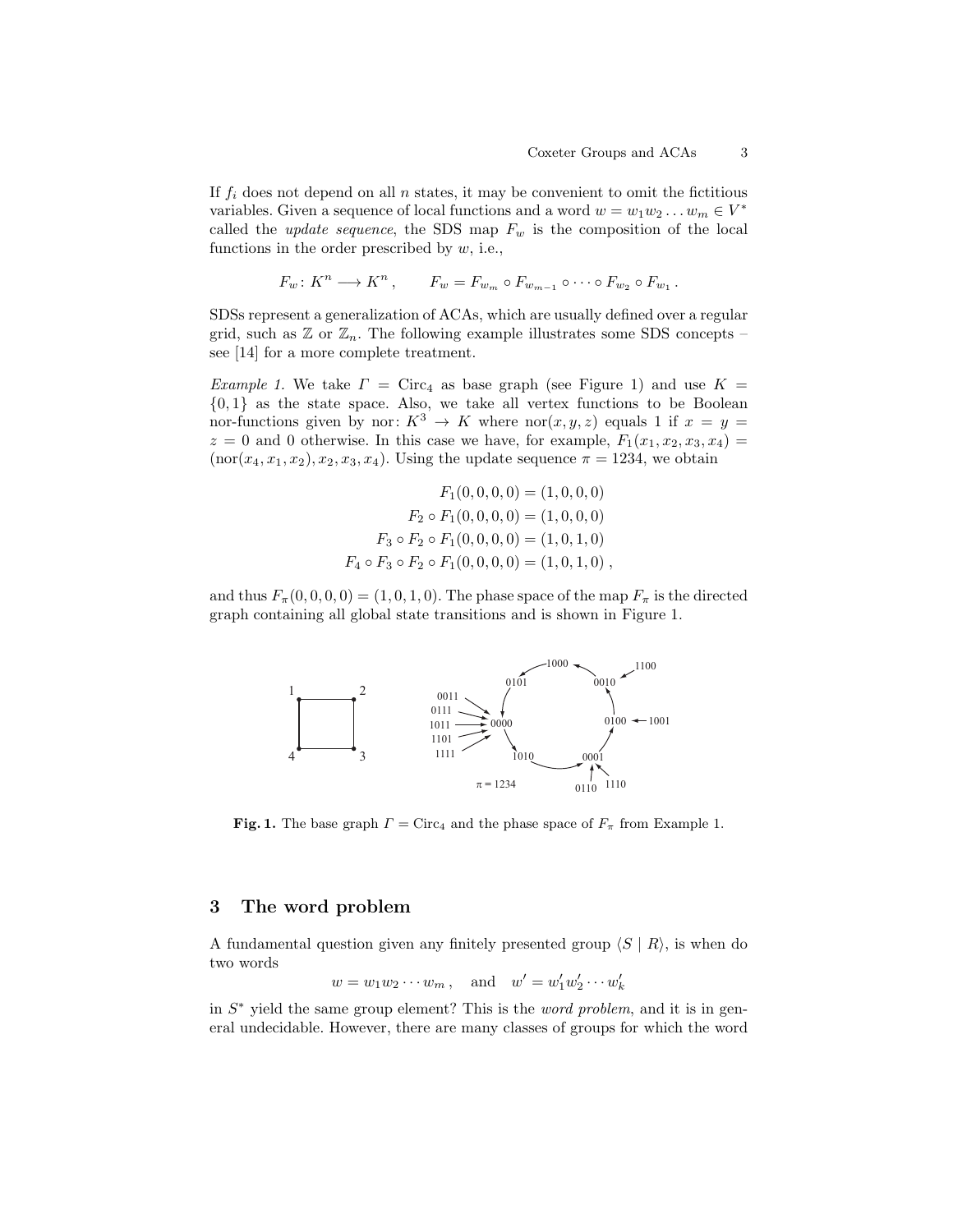#### 4 M. Macauley and H. S. Mortveit

problem is solvable. A classic result in Coxeter groups, known as Matsumoto's theorem [5, Theorem 1.2.2], says that any two reduced expressions for the same element differ by braid relations. Matsumoto's theorem provides an algorithmic solution to the word problem for Coxeter groups.

There is an analog of the word problem for SDSs. Specifically, given two update sequences  $w, w' \in V^*$ , when are the corresponding SDS maps

$$
F_w = F_{w_m} \circ F_{w_{m-1}} \circ \cdots \circ F_{w_2} \circ F_{w_1}, \qquad F_{w'} = F_{w'_k} \circ F_{w'_{k-1}} \circ \cdots \circ F_{w'_2} \circ F_{w'_1}
$$

equal as functions, or equivalently, when do they have identical phase spaces? This is clearly solvable because there are only finitely many functions  $\mathbb{F}_2^n \to \mathbb{F}_2^n$ . However, it would be desirable to solve this problem algorithmically for general SDSs, without resorting to checking the image of all  $2<sup>n</sup>$  global states.

#### 4 Equivalences on Dynamics and Acyclic Orientations

In this section, we show how topological conjugation of SDS maps corresponds to conjugation of elements in a Coxeter group, and how this connection leads to a coarser equivalence relation when the graph  $\Gamma$  has non-trivial symmetries. Acyclic orientations are mathematically convenient to capture several types of equivalences on permutation SDS maps, as well as on Coxeter elements in Coxeter groups. A Coxeter element is the product of the generators of  $S$  in some order. Every Coxeter element defines a partial ordering on S, which we can represent by an acyclic orientation of  $\Gamma$ . Specifically, for a Coxeter element c, define the orientation  $(\Gamma, c)$  so that edge  $\{i, j\}$  is oriented  $(i, j)$  if  $s_i$  appears before  $s_i$ in c. It is easy to show that this is well-defined, and that it defines a bijection between the set  $Acyc(\Gamma)$  of acyclic orientations of  $\Gamma$  and the set  $C(W)$  of Coxeter elements of W.

Next, consider conjugating a Coxeter element  $c = s_{x_1} \cdots s_{x_n}$  by the initial letter  $s = s_{x_1}$ , which results in a cyclic shift of the word:

$$
scs = s_{x_1}(s_{x_1}s_{x_2}\cdots s_{x_n})s_{x_1} = s_{x_2}s_{x_3}\cdots s_{x_n}s_{x_1}.
$$

The corresponding acyclic orientations  $(\Gamma, c)$  and  $(\Gamma, scs)$  differ by converting the source vertex of  $(\Gamma, c)$  into a sink. This source-to-sink conversion generates an equivalence relation  $\sim_{\kappa}$  on Acyc(Γ), and it was recently proven (see [4]) that  $(T, c) \sim_{\kappa} (T, c')$  if and only if c and c' are conjugate. (Note that the "if" direction is obvious; the "only if" direction is difficult).

Turning to SDSs, let  $S_n \subset V^*$  be the set of words where each vertex appears precisely once, which we may identify with the permutations of  $V$ . Each permutation  $\pi \in S_n$  defines a partial ordering on V, and there is a natural map from Acyc(Γ) to the set of permutation SDS maps ( $\pi$  is mapped to  $F_{\pi}$ ). Two finite dynamical systems  $\phi, \psi \colon K^n \to K^n$  are said to be *cycle equivalent* if for some bijection  $h: K^n \to K^n$  we have  $\psi|_{\text{Per}(\psi)} \circ h = h \circ \phi|_{\text{Per}(\phi)}$ , where  $\text{Per}(\phi)$  denotes the set of periodic states of  $\phi$ . The following result provides the connection between  $\kappa$ -equivalence of acyclic orientations and cycle equivalence of permutation SDS maps.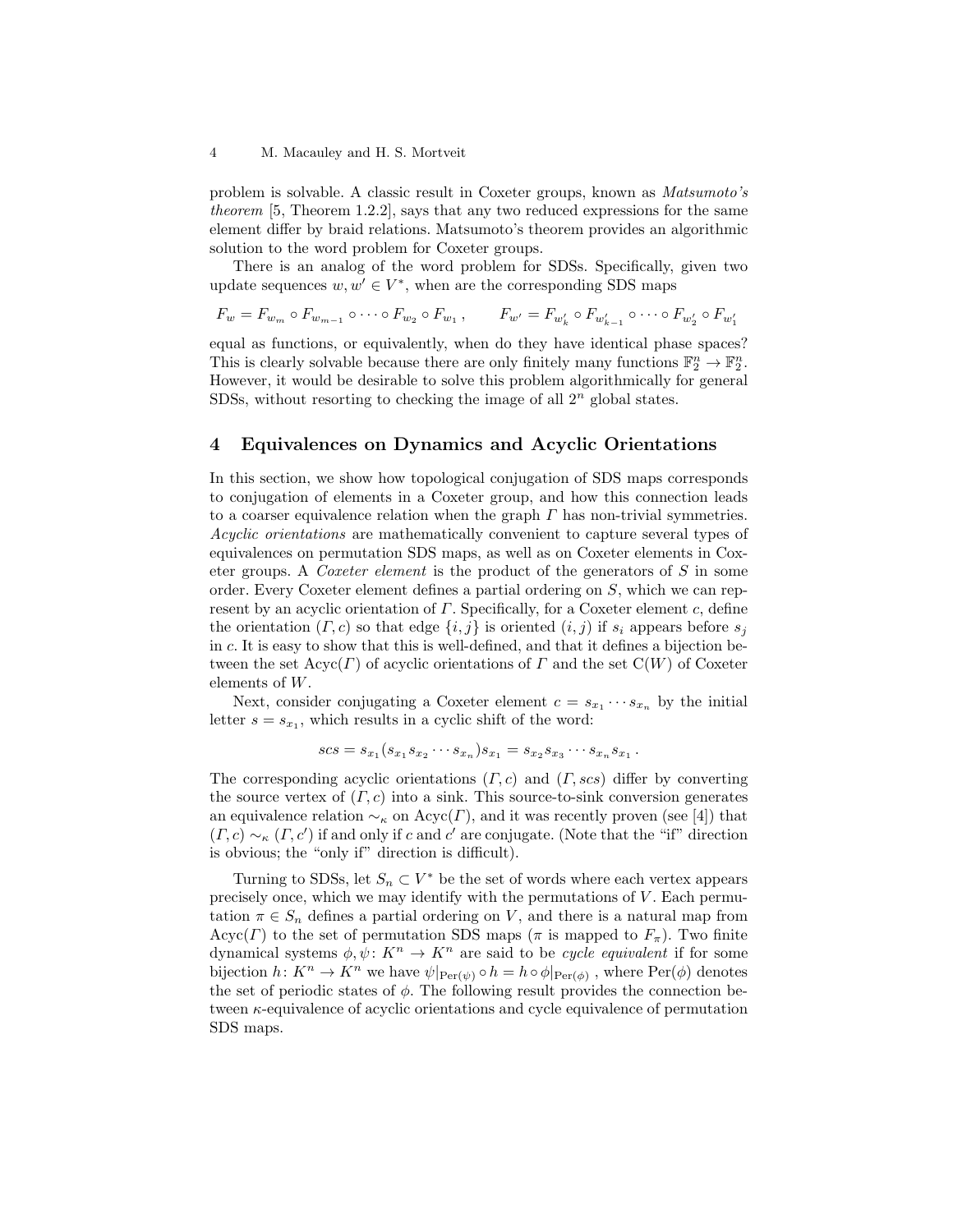#### **Theorem 1** ([12]). If  $(\Gamma, \pi) \sim_{\kappa} (\Gamma, \sigma)$ , then  $F_{\pi}$  and  $F_{\sigma}$  are cycle equivalent.

If the automorphism group  $Aut(\Gamma)$  is non-trivial, we can say even more. The group Aut(Γ) acts on Aut(Γ)/ $\sim_{\kappa}$  by  $\gamma \cdot [(T, \pi)] = [(T, \gamma \pi)]$ , which gives rise to the equivalence relation  $\sim_{\bar{\kappa}}$  on Aut $(\Gamma)/\sim_{\kappa}$ . This coarser equivalence relation also has an interpretation in the settings of both Coxeter groups and SDSs.

If  $(W, S)$  is a Coxeter system with  $|S| = n$ , let V be an *n*-dimensional real vector space with basis  $\{\boldsymbol{\alpha}_1,\ldots,\boldsymbol{\alpha}_n\}$ . Put a symmetric bilinear form B on V, defined by  $B(\alpha_i, \alpha_j) = -\cos(\pi/m(s_i, s_j))$ . The group W acts on V by

$$
s_i: \boldsymbol{v} \mapsto \boldsymbol{v} - 2B(\boldsymbol{v}, \boldsymbol{\alpha}_i) \boldsymbol{\alpha}_i , \qquad (1)
$$

and the set of elements  $\Phi = \{w\alpha_i \mid w \in W, i = 1, ..., n\}$  are called *roots*. This action is faithful and preserves the bilinear form B. Geometrically, the root  $s_i$ **v** is the reflection of  $v$  across the hyperplane  $\alpha_i^{\perp}$ , and so there is a representation  $\rho: W \to GL(V)$ , defined on the generators by

$$
\rho \colon s_i \longmapsto \left( \mathbf{v} \stackrel{F_i}{\mapsto} \mathbf{v} - 2B(\mathbf{v}, \boldsymbol{\alpha}_i) \boldsymbol{\alpha}_i \right), \tag{2}
$$

called the *standard geometric representation* of W (see [1, 7]). This allows us to view elements in  $W$  as matrices, and hence we can speak of the characteristic polynomial of any given  $w \in W$ .

Now, if  $(\Gamma, c)$  and  $(\Gamma, c')$  differ by some  $\gamma \in \text{Aut}(\Gamma)$ , then  $\rho(c)$  and  $\rho(c')$ are similar as linear transformations. Specifically, they are conjugate in  $GL(V)$ by the permutation matrix  $P_{\gamma}$  of  $\gamma$ . In this case, we say that c and c' have the same spectral class, because  $\rho(c)$  and  $\rho(c')$  have the same multiset of eigenvalues. Clearly, this is a weaker condition than conjugacy, and so all Coxeter elements in the same  $\bar{\kappa}$ -equivalence class have the same spectral class.

Similarly, in the context of SDSs, if  $(\Gamma, \pi) \sim_{\bar{\kappa}} (\Gamma, \sigma)$ , then the SDS maps  $F_{\pi}$ and  $F_{\sigma}$  are cycle equivalent, due to the following argument. If  $\gamma \in \text{Aut}(\Gamma)$ , then the permutations  $\pi$  and  $\gamma \pi$  give topologically conjugate SDS maps,  $F_{\pi}$  and  $F_{\gamma \pi}$ . Strictly speaking, this requires the maps  $f_i$  to be  $Aut(\Gamma)$ -invariant (see [12]), a condition which is frequently satisfied in practice, such as when all vertices of the same degree share the same symmetric function (e.g., logical AND, OR, Majority, Parity, threshold functions, etc.). Since topologically conjugate maps are cycle equivalent, our statement follows.

It is worth mentioning the role of the Tutte polynomial here [15]. The Tutte polynomial of a graph  $\Gamma$  is a 2-variable polynomial  $T_{\Gamma}(x, y)$  that satisfies a recurrence under edge deletion and contraction, and plays a central role in graph theory. Many graph counting problems are simply the evaluation of the Tutte polynomial at some  $(x_0, y_0) \in \mathbb{Z} \times \mathbb{Z}$ . For example,  $|\text{Acyc}(T)| = T<sub>\Gamma</sub>(2,0)$  and  $|\text{Acyc}(F)/_{\sim_{\kappa}}| = T_F(1,0)$ . Thus,  $T_F(2,0)$  counts the number of Coxeter elements in the Coxeter group with Coxeter graph  $\Gamma$ , and it bounds the number of permutation SDS maps in an SDS with dependency graph  $\Gamma$ . This bound is known to be sharp for certain classes of functions [14]. Similarly,  $T<sub>\Gamma</sub>(1,0)$  counts the number of conjugacy classes of Coxeter elements (see [4, 10]), and it bounds the number of cycle equivalence classes of SDS maps (see [12]).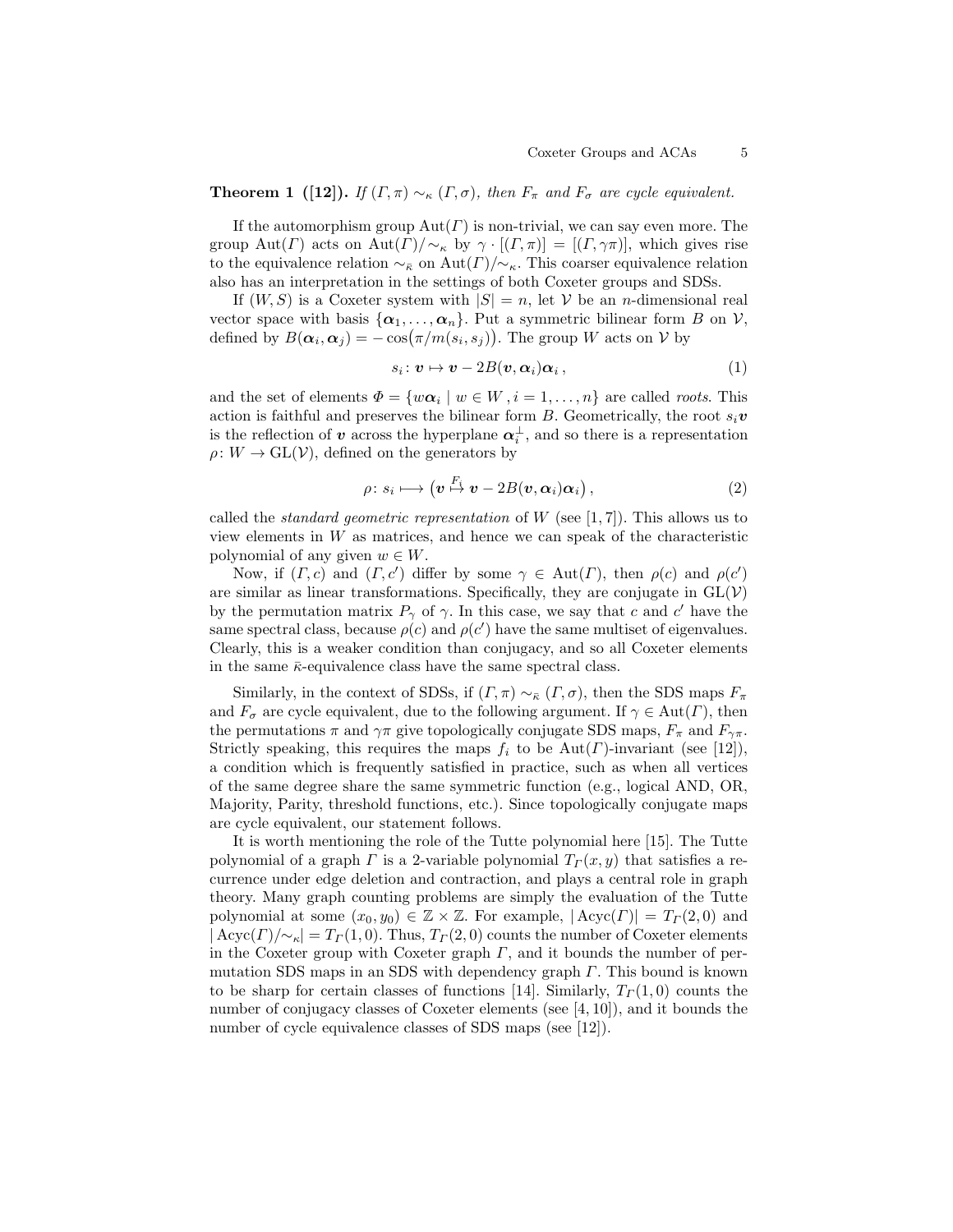#### 5 Groups

A sequence  $F = (F_1, \ldots, F_n)$  of local functions is  $\pi$ -independent if  $\text{Per}(F_\pi)$  $Per(F_{\sigma})$  for all  $\pi, \sigma \in S_n$ . Note that this is an equality of sets; we do not assume anything about the organization of the respective periodic points into periodic orbits. In this case, each  $F_i$  permutes the periodic points, and these permutations generate the *dynamics group* of F, denoted  $\mathcal{DG}(F)$ . Let  $F_i^*$  denote the restriction of  $F_i$  to  $\text{Per}(F_\pi)$ . Because  $F_i$  only changes the i<sup>th</sup> coordinate of a state, and since we assume that  $K = \mathbb{F}_2$ ,  $F_i^* \circ F_i^*$  is the identity function on  $\text{Per}(F_\pi)$ . If we define  $m_{ij} := |F_i^* \circ F_j^*|$ , then there is a surjection

$$
\langle s_1, \dots, s_n | s_i^2 = 1, (s_i s_j)^{m_{ij}} = 1 \rangle \longrightarrow \mathcal{DG}(F), \tag{3}
$$

showing that dynamics groups are quotients of Coxeter groups. The particular homomorphism is determined by adding relations to the presentation of the Coxeter group, and these relations arise because the state space is  $\mathbb{F}_2$ . Thus, dynamics groups are in a sense "reflection groups over  $\mathbb{F}_2$ ." An open-ended research problem is to give an efficient presentation of the dynamics groups of an SDS based on the functions, i.e., to determine these extra relations.

When the base graph  $\Gamma$  of an SDS is the circular graph  $\mathbb{Z}_n$ , and the local functions are all identical, the resulting SDS is an elementary ACA. Each local function  $F_i$  takes  $\{x_{i-1}, x_i, x_{i+1}\}\$ as input, and is completely described by the following rule table

| $x_{i-1}x_ix_{i+1}$                                                                                         |  |  |  | [111 110 101 100 011 010 001 000] |
|-------------------------------------------------------------------------------------------------------------|--|--|--|-----------------------------------|
| $\overline{f_i(x_{i-1},x_i,x_{i+1})}$ $a_7$ $\overline{a_6}$ $\overline{a_5}$ $a_4$ $a_3$ $a_2$ $a_1$ $a_0$ |  |  |  |                                   |

Clearly, there are  $2^{2^3} = 256$  such choices of functions, which can be indexed by  $k = \sum a_i 2^i \in \{0, \ldots, 255\}$ . The corresponding sequence of local functions is denoted ECA<sub>k</sub>. In [8], it was shown that  $ECA_k$  is  $\pi$ -independent for precisely 104 values of k. Moreover, this holds for all  $n > 3$ . The dynamics groups of these 104 rules were classified in [11]. Among some of the interesting groups were  $\mathcal{DG}(\text{ECA}_{60}) = \text{SL}_n(\mathbb{F}_2)$  and  $\mathcal{DG}(\text{ECA}_k) = \mathbb{Z}_2^n$  for  $k \in \{28, 29, 51\}$ . Moreover, other dynamics groups were found computationally to be either the symmetric or alternating groups, with the size depending on the  $n<sup>th</sup>$  Fibonacci or Lucas number, leading to a few conjectures.

#### 6 The root automaton

The dynamics of all possible SDSs given a sequence of  $\Gamma$ -local functions  $F =$  $(F_1, \ldots, F_n)$  can be encoded by the *state automaton* of the sequence. This is a directed graph  $\Phi$  with vertex set  $K<sup>n</sup>$  – the set of global system states, and directed edges  $(x, F_i(x))$  for each  $x \in K^n$  and each  $i \in V$ . Label such an edge with the index  $i$  corresponding to its vertex function; see Figure 2 for an example.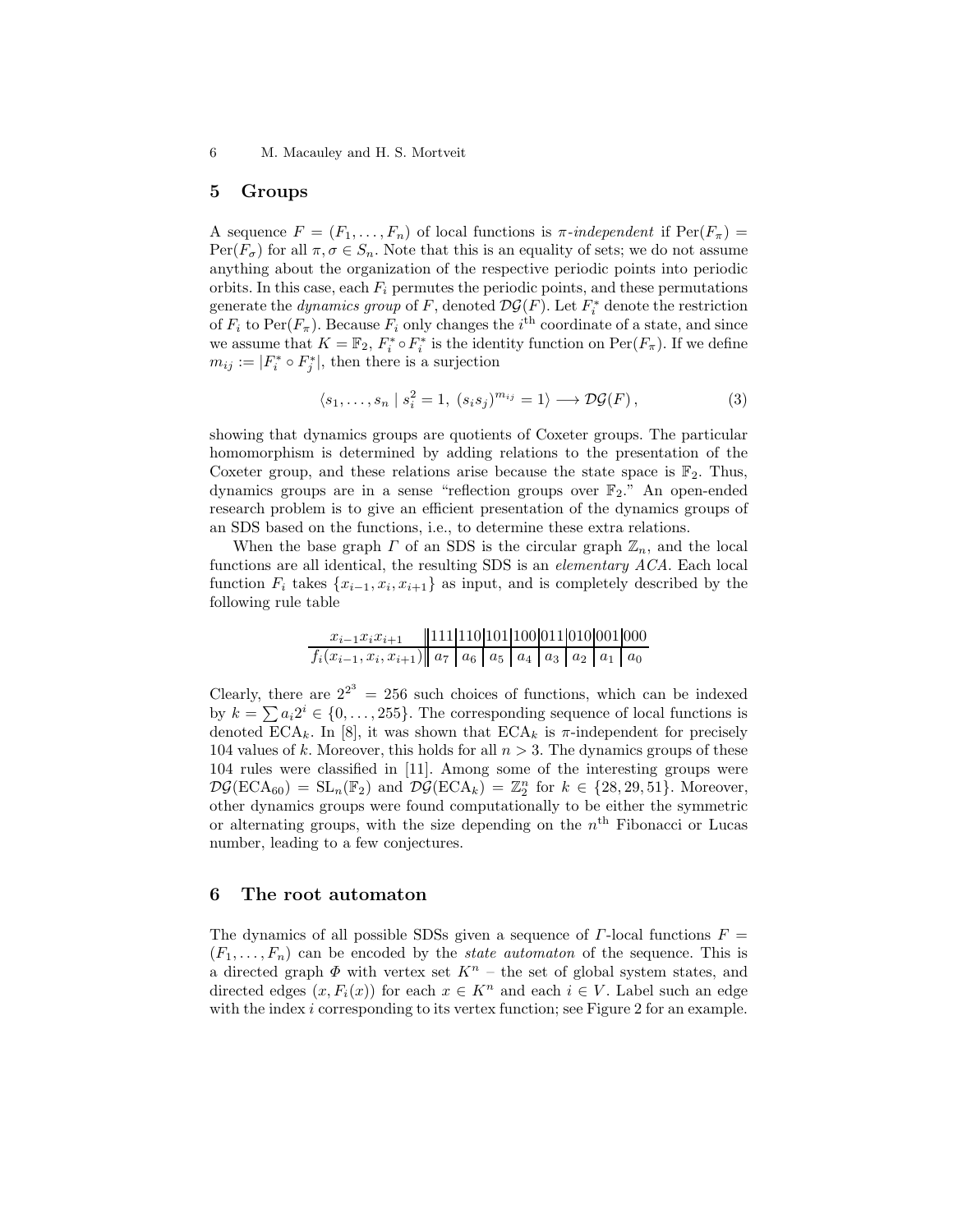#### Coxeter Groups and ACAs 7



Fig. 2. The state automaton  $\Phi$  for the SDS in Example 1. Horizontal/vertical dashed lines and arrows indicate horizontal/vertical wrap-around, and arrowheads are omitted from the bidirectional edges for clarity.

The image of a state  $x \in K^n$  under an SDS map  $F_{\pi}$ , where  $\pi = \pi_1 \pi_2 \cdots \pi_n$ , is represented on the state automaton by a path in  $\Phi$ . Specifically, start at vertex x and traverse the path

$$
x, F_{\pi_1}(x), F_{\pi_2}F_{\pi_1}(x), \ldots, F_{\pi_n} \cdots F_{\pi_2}F_{\pi_1}(x) = F_{\pi}(x).
$$

The phase space of  $F_{\pi}$  can be easily derived from the state automaton – it is the graph with vertex set  $K^n$  and an edge  $(x, y)$  for every directed path from a state x to y that traverses a path of edges labeled  $\pi_1, \pi_2, \ldots, \pi_n$ . Note that if F is  $\pi$ -independent, then  $\mathcal{DG}(F)$  acts on  $\text{Per}(F)$ . In this case, all of the edges within  $Per(F)$  are bidirectional, and so we may view them as undirected.

This is the SDS analog of the action of W on  $\Phi \subset \mathcal{V}$ , as described in (1). Since V is any *n*-dimensional vector space, we can identify it with  $\mathbb{R}^n$ , and assume that the basis elements are  $\alpha_i = e_i$ , the standard unit normal vectors. This associates roots with vectors in  $\mathbb{R}^n$ , and we partially order  $\Phi$  by  $\leq$  componentwise  $(z \preceq z'$ iff  $z_i \leq z'_i$  for each i) to get the *root poset*. It is well-known that for every root, all non-zero entries have the same sign, thus we have a notion of positive and negative roots, and the root poset has a positive side  $\Phi^+$  and a negative side,  $\Phi^-$ , with  $\Phi = \Phi^+ \cup \Phi^-$ . The image of  $s_i$  under the geometric representation from (2) is a linear map  $F_i: \mathbb{R}^n \to \mathbb{R}^n$ , where

$$
F_i: (z_1, \ldots, z_n) \mapsto (z_1, \ldots, z_{i-1}, z_i + \sum_{j=1}^n 2 \cos(\pi/m_{i,j}) z_j, z_{i+1}, \ldots, z_n).
$$
 (4)

To summarize,  $F_i$  changes the  $i^{\text{th}}$  entry of a vector by flipping its sign and then adding each neighboring state  $z_j$  weighted by  $2 \cos(\pi/m_{ij})$ .

In 1993, Brink and Howlett proved that Coxeter groups are automatic [2], and soon after, H. Eriksson developed the root automaton [3]. The root automaton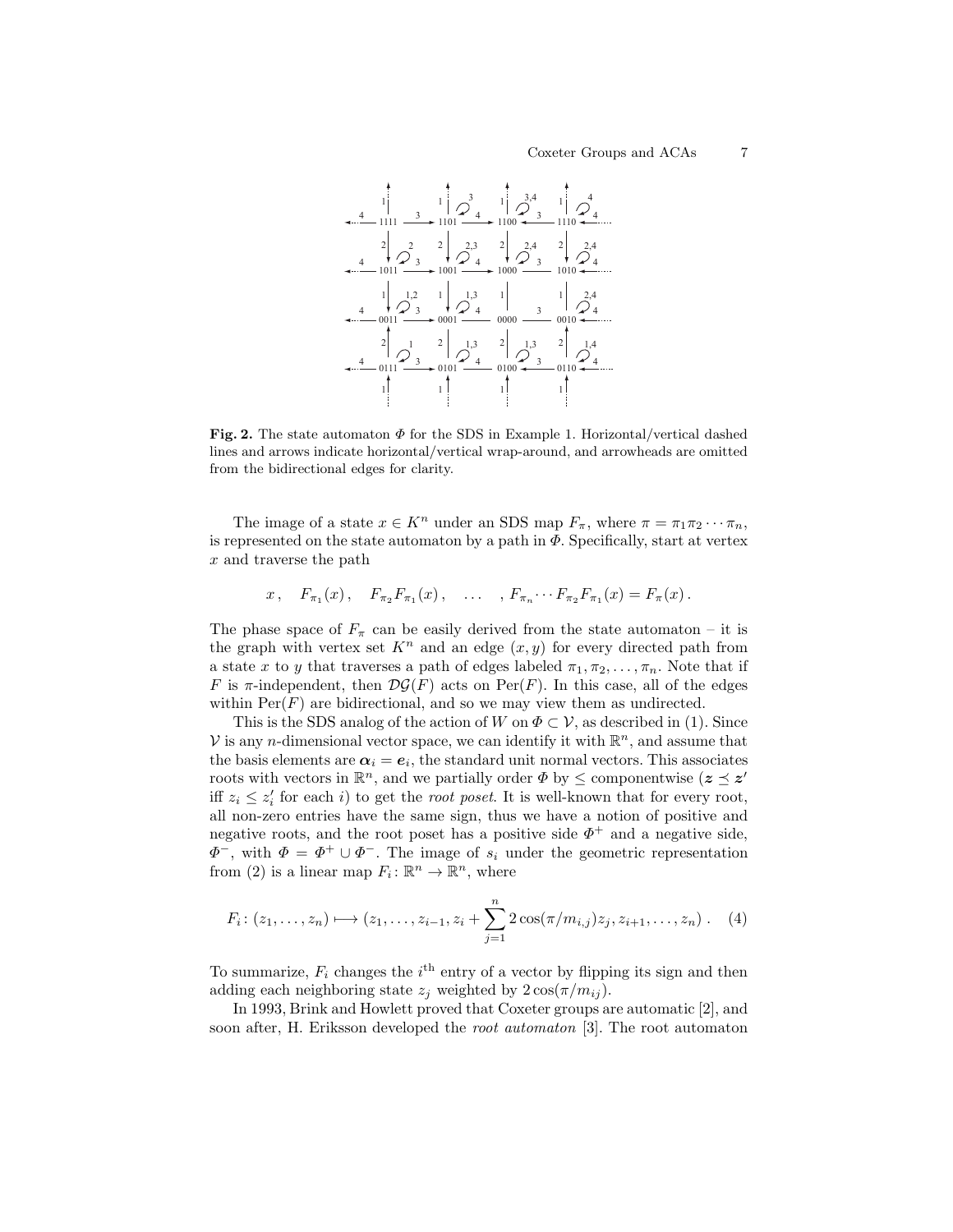#### 8 M. Macauley and H. S. Mortveit

has vertex set  $\Phi$  and edge set  $\{(z, s_i z) | z \in \Phi, s_i \in S\}$ . For convenience, label each edge  $(z, s_i z)$  with the corresponding generator  $s_i$ . It is clear that upon disregarding loops and edge orientations (all edges are bidirectional anyways), we are left with the Hasse diagram of the root poset. We represent a word  $w = s_{x_1} s_{x_2} \cdots s_{x_m}$  in the root automaton by starting at the unit vector  $e_{x_1} \in \Phi^+$ and traversing the edges labeled  $s_{x_2}, s_{x_3}, \ldots, s_{x_m}$  in sequence. Denote the root reached in the root poset upon performing these steps by  $r(W, w)$ . The sequence

$$
e_{x_1} = r(W, s_{x_1}), \quad r(W, s_{x_1} s_{x_2}), \quad \ldots \quad , \quad r(W, s_{x_1} s_{x_2} \cdots s_{x_m}) = r(W, w),
$$

is called the *root sequence* of w. If  $r(W, s_{x_1} s_{x_2} \cdots s_{x_i})$  is the first negative root in the root sequence for  $w$ , then a shorter expression for  $w$  can be obtained by removing  $s_{x_1}$  and  $s_{x_i}$ . By the *exchange property* of Coxeter groups (see [1,7]), every word  $w \in S^*$  can be made into a reduced expression by iteratively removing pairs of letters in this manner. Thus, the root automaton can algorithmically detect reduced words.

We conclude with an example that illustrates these concepts, and shows how the root automaton of a Coxeter group is essentially a connected component of the state automaton of an sequential dynamical system with state space  $K = \mathbb{R}$ .

*Example 2.* Let  $W = H_4$ , which has Coxeter graph as shown in Figure 3, and presentation (using  $a, b, c, d$  instead of  $s_1, s_2, s_3, s_4$ ):

 $H_4 = \langle a, b, c, d | a^2, b^2, c^2, d^2, (ab)^5, (bc)^3, (cd)^3, (ac)^2, (ad)^2, (bd)^2 \rangle$ .

It is well-known (see [7]) that  $H_4$  is a finite group of order 14400, and is the



Fig. 3. The Coxeter graph  $\Gamma$  of the group  $W = H_4$ . As is customary, edge labels of 3 are suppressed.

isometry group of the 120-cell and its dual, the 600-cell, two of the six regular 4-polytopes. Thus, the root poset  $\Phi$  consists of 14400 roots. A portion of the root automaton is shown in Figure 4. Recall that the root automaton is built on top of the root poset – stripping away the self-loops and edge labels leaves the Hasse diagram of  $\Phi$ . The dotted-line in Figure 4 shows the boundary between the positive roots  $\Phi^+$  and negative roots  $\overline{\Phi}^-$ . The non-loop edges of the root automaton are all bidirectional – arrowheads are omitted for clarity.

Consider the word  $w = abdcabacbca \in H_4$ . Starting at  $e_a = (1, 0, 0, 0)$  (see Figure 4), and traversing the edges labeled  $b, d, c, a, b, a, c, b, c, a$  in sequence, we see that the first negative root in the root sequence of w is  $r(W, abdcabacbc)$ . Therefore, removing the first instance of  $a$  and the last instance of  $c$  from  $w$ results in bdcabacba, a shorter expression for w. It is easily checked that no matter where we begin in *bdcabacba*, the corresponding path in the root automaton consists of only positive roots. Therefore,  $bdcabacba$  is a reduced word in  $H_4$ .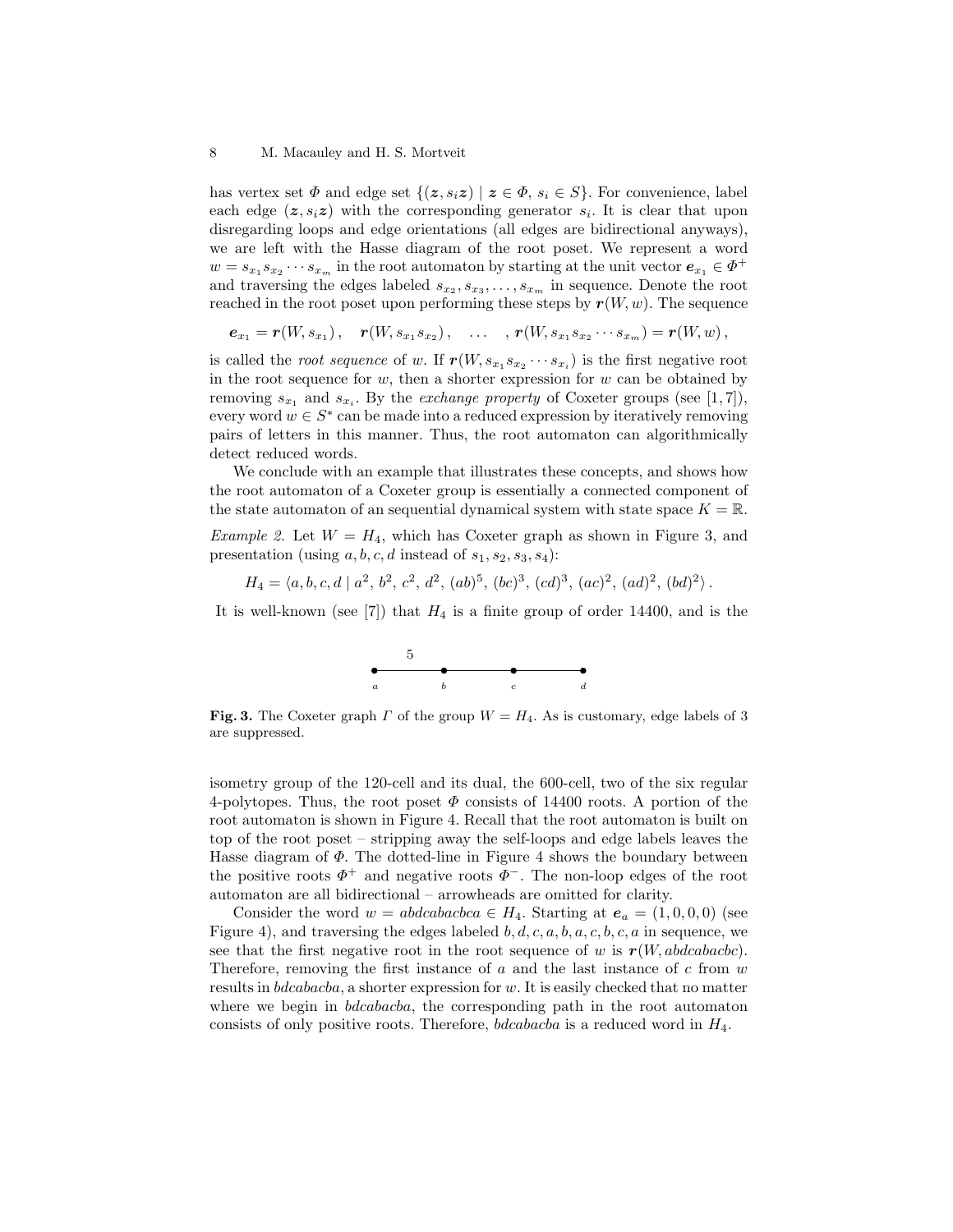

Fig. 4. Part of the root automaton of the group  $W = H_4$ . Here,  $\phi = 2\cos(\pi/5)$ , the golden ratio. The dotted line separates the positive roots from the negative roots.

#### 7 Summary

This paper presented a collection of results connecting properties of Coxeter groups and properties of the dynamics of ACAs/SDSs (see Table 1). These newly established connections provide possible avenues for ACA research. In a larger setting, we hope that our example linking properties of asynchronous, finite dynamical systems and group theory can provide inspiration for other approaches seeking to better understand the dynamics of ACAs through the use of existing mathematical structures and theory.

Acknowledgments. The authors thank the Network Dynamics and Simulation Science Laboratory at the Virginia Bioinformatics Institute of Virginia Tech and Ilya Shmulevich's research group at the Institute for Systems Biology for their support.

#### References

- 1. Björner, A., Brenti, F.: Combinatorics of Coxeter Groups. Springer Verlag (2005)
- 2. Brink, B., Howlett, R.B.: A finiteness property and an automatic structure for Coxeter groups. Math. Ann. 296, 179–190 (1993)
- 3. Eriksson, H.: Computational and combinatorial aspects of Coxeter groups. PhD thesis, KTH Stockholm (1994)
- 4. Eriksson, H., Eriksson, K.: Conjugacy of Coxeter elements. Elect. J. Comb. 16, #R4 (2009)
- 5. Geck, M., Pfeiffer, G.: Characters of finite Coxeter groups and Iwahori-Hecke algebras. Oxford Science Press (2000)